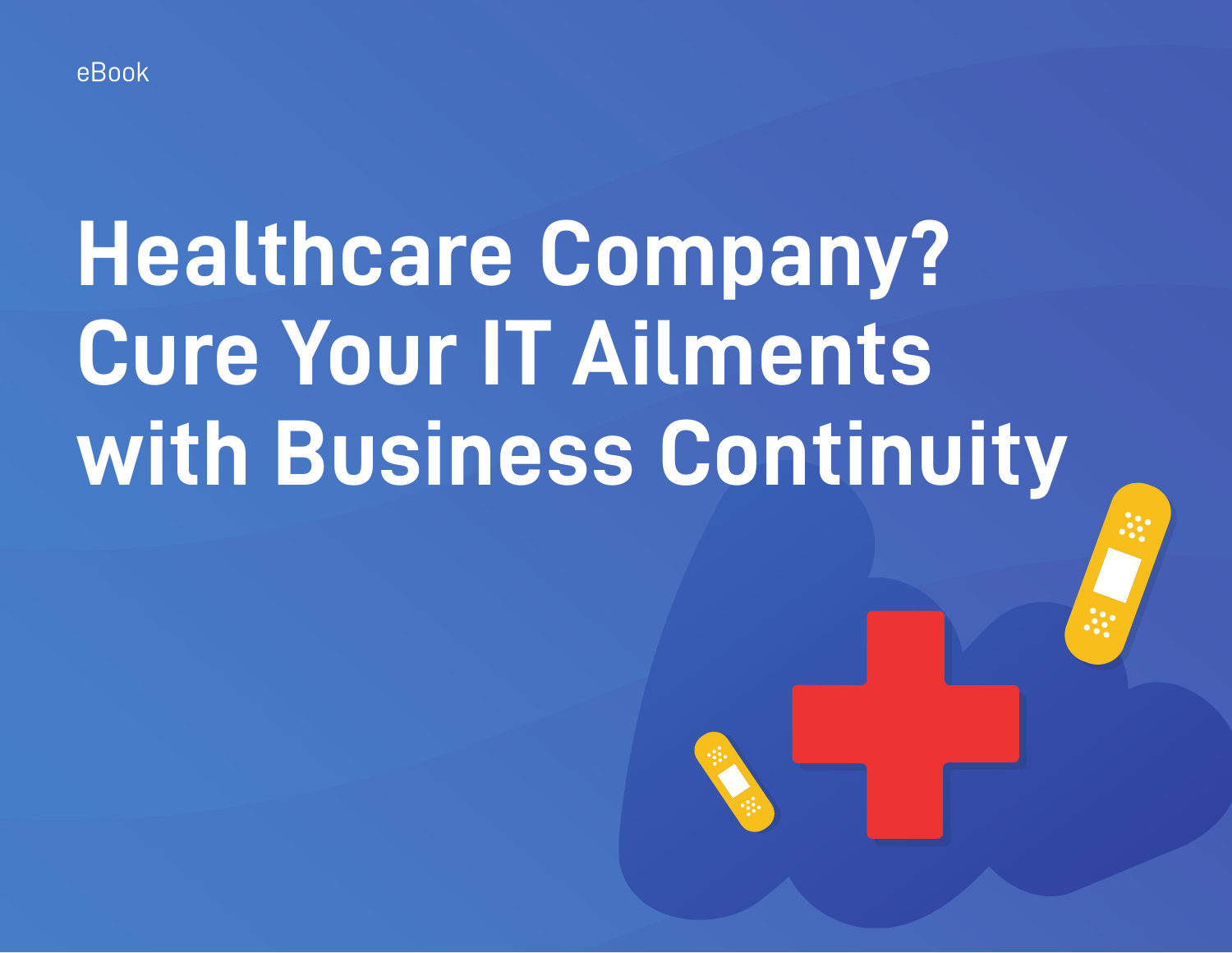#### **As a healthcare company, your patients are your number one priority. Part of your obligation to them is to keep their health-related information as confidential as possible.**

This information can include the patient's health history, insurance details, and financial information. Should any of this information be compromised, it can hinder your ability to deliver healthcare services.

Healthcare regulations are constantly evolving and, in order to meet new industry standards, more and more healthcare businesses are actively converting medical records into electronic versions.

As this trend continues, it's no surprise that the industry has been hit hard recently by cyber attacks. Entire systems can fall victim to ransomware, locking healthcare providers out of important patient data. The companies affected are paying huge sums to recover. As people's lives can quite literally depend on a healthcare provider's ability to access their health information, there isn't any time to waste.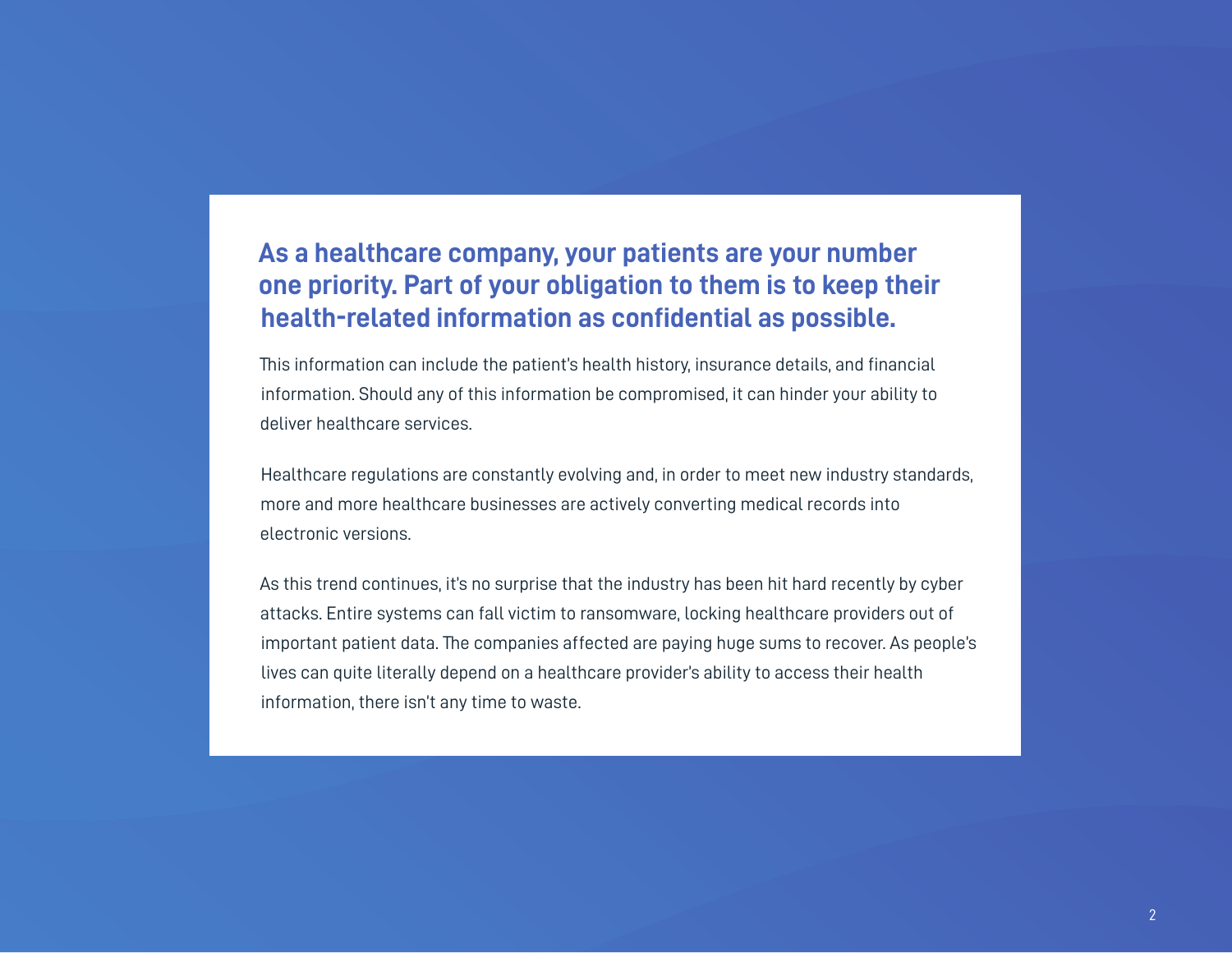

Keeping your patient data properly backed up and protected will help you focus on what matters – the patients you care for.

## **A False Sense of Security**

While you may be taking some precautions, such as securing and backing up your sensitive data, sometimes that's not enough. There is a common misconception that data is safe if backed up once a day, but this outdated practice is no longer sufficient for several reasons:

- •If you forget to perform the backup or the backup process fails, you're not protected.
- If you only back up your files once a day, you're left vulnerable to the loss of an entire day's work.
- If you don't properly validate your backup files, you could be in for an unpleasant surprise when you actually try to use those files to restore your company's operations.
- If you only back up your files on-site, you could lose them too – leaving you with no way to meet client requests.

If you only back up your raw data, rather than all your application and server configuration files, it could take several days to restore your practice - because you will also have to rebuild your servers, operating systems, applications, etc. Ultimately, there's a lot that can be missed when implementing a backup strategy, so it's important to get it right the first time around. Keeping your patient data properly backed up and protected will help you focus on what matters the patients you care for.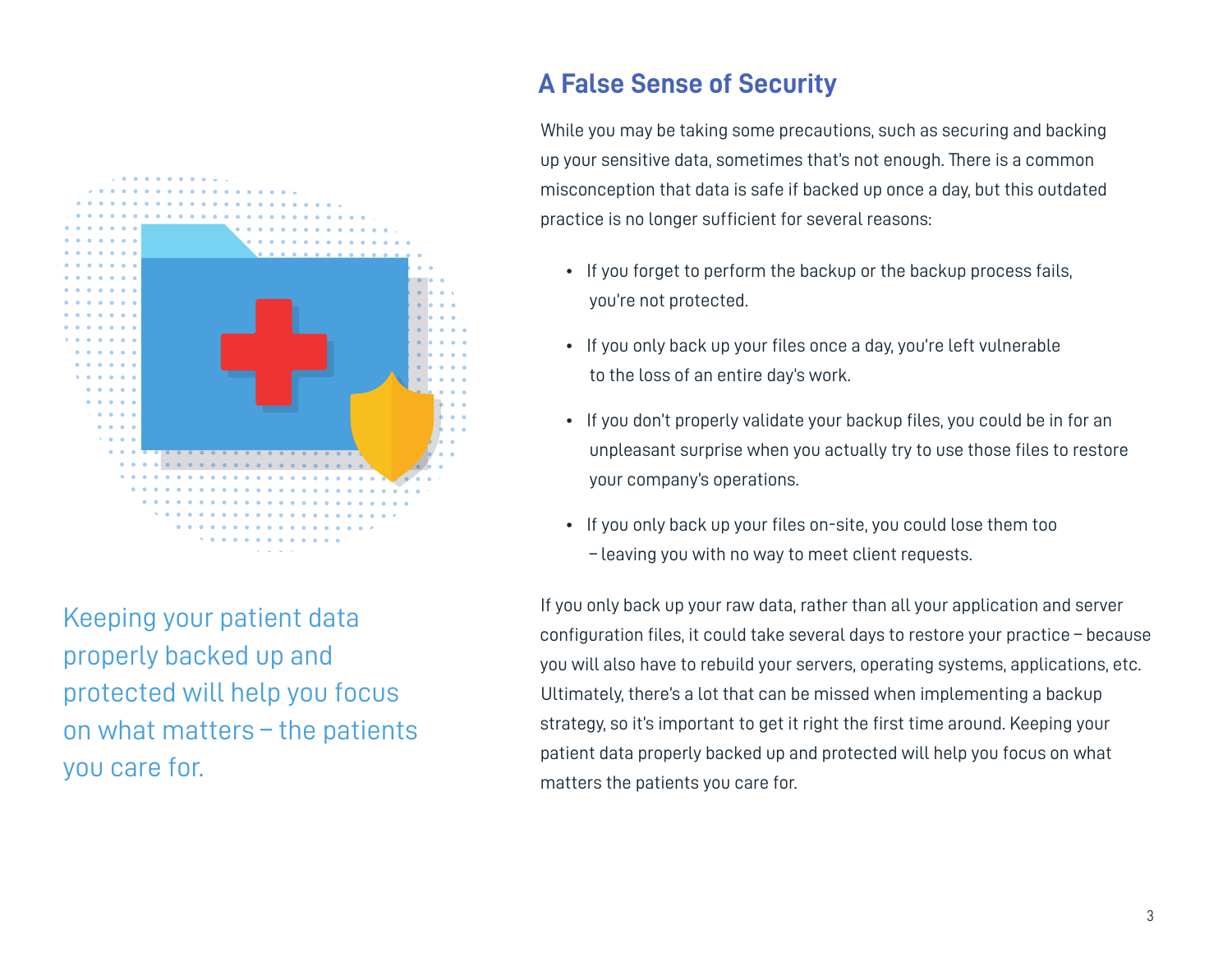Healthcare data breach costs average \$408 per record, the highest of any industry.



## **How Vulnerable Are You?**

If your company identifies as a business that doesn't have the IT resources to effectively recover from a major outage, make sure you're weighing all of the factors around the costs of downtime. Here are the facts:

- US businesses lose \$12 billion annually due to data loss.<sup>1</sup>
- 93% of companies that lose their data center for 10+ days file for bankruptcy within one year.<sup>2</sup>

## **Best Practices for Healthcare IT**

According to a 2018 study by IBM and the Ponemon Institute, healthcare data breach costs average \$408 per record, the highest of any industry for the eighth straight year and nearly three times higher than the cross-industry average of \$148 per record.<sup>3</sup> Attacks on the healthcare industry are clearly on the rise, but there are some precautions you can take to safeguard your data:

- **Outsource your company's IT needs to an expert who has experience in the healthcare industry.** 
	- -Look for a company educated in HIPAA with a team that's dedicated to security and compliance.
	- -Ask for references so you can hear from fellow healthcare professionals about their experience with the company.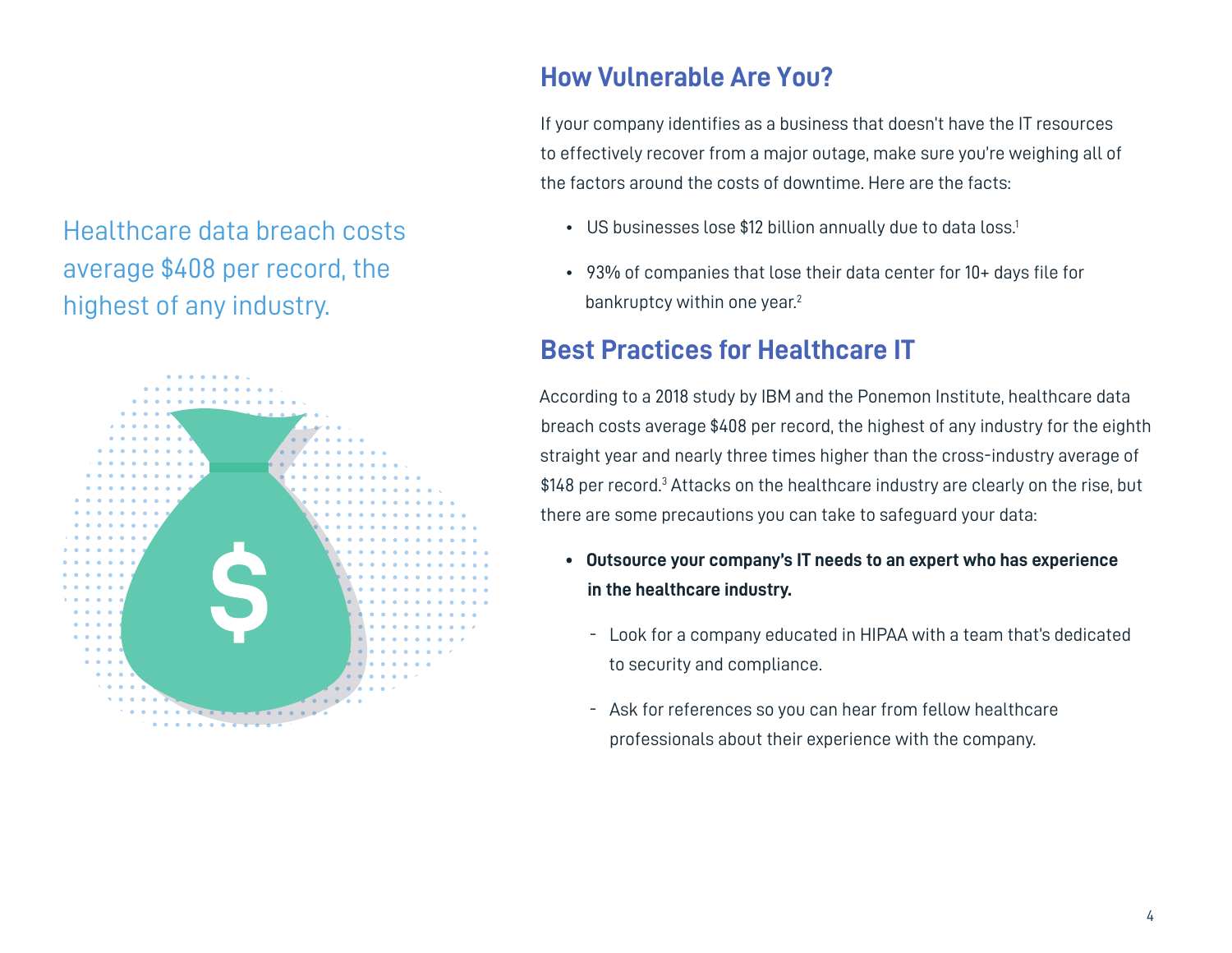Any company that has not recently re-assessed its backup and disaster recovery procedures should do so in order to conform to the industry-standard best practices.



- Don't sacrifice quality to save money when purchasing hardware. It will benefit you (and your bottom line) to have strong technology in  **the long run.**
- **Perform timely hardware and software updates, maintenance and backups.**
- **Establish, review and maintain system security of all practice technology.**

Any company that has not recently re-assessed its backup and disaster recovery procedures should do so in order to conform to these industry standard best practices.

Take it from a healthcare company who has dealt with a fair share of attacks to their data. When their pharmacy fell victim to a destructive robbery, the team at Complete Pharmacy Care was able to get back to business thanks to their business continuity solution.

**"Because of the physical damage, had we not been on the cloud we absolutely would have gone bankrupt because it would have taken us six weeks to rebuild all of the equipment. But because we could get on the cloud, we brought in laptops and dialed into the cloud and were able to start servicing patients by Tuesday. We were able to start serving patients on a limited basis on Tuesday. We were only down one day. Had we not had a second copy of our data already up in the cloud, we would not be having this conversation."** 

– Leonard Lynskey, CEO, Complete Care Pharmacy.